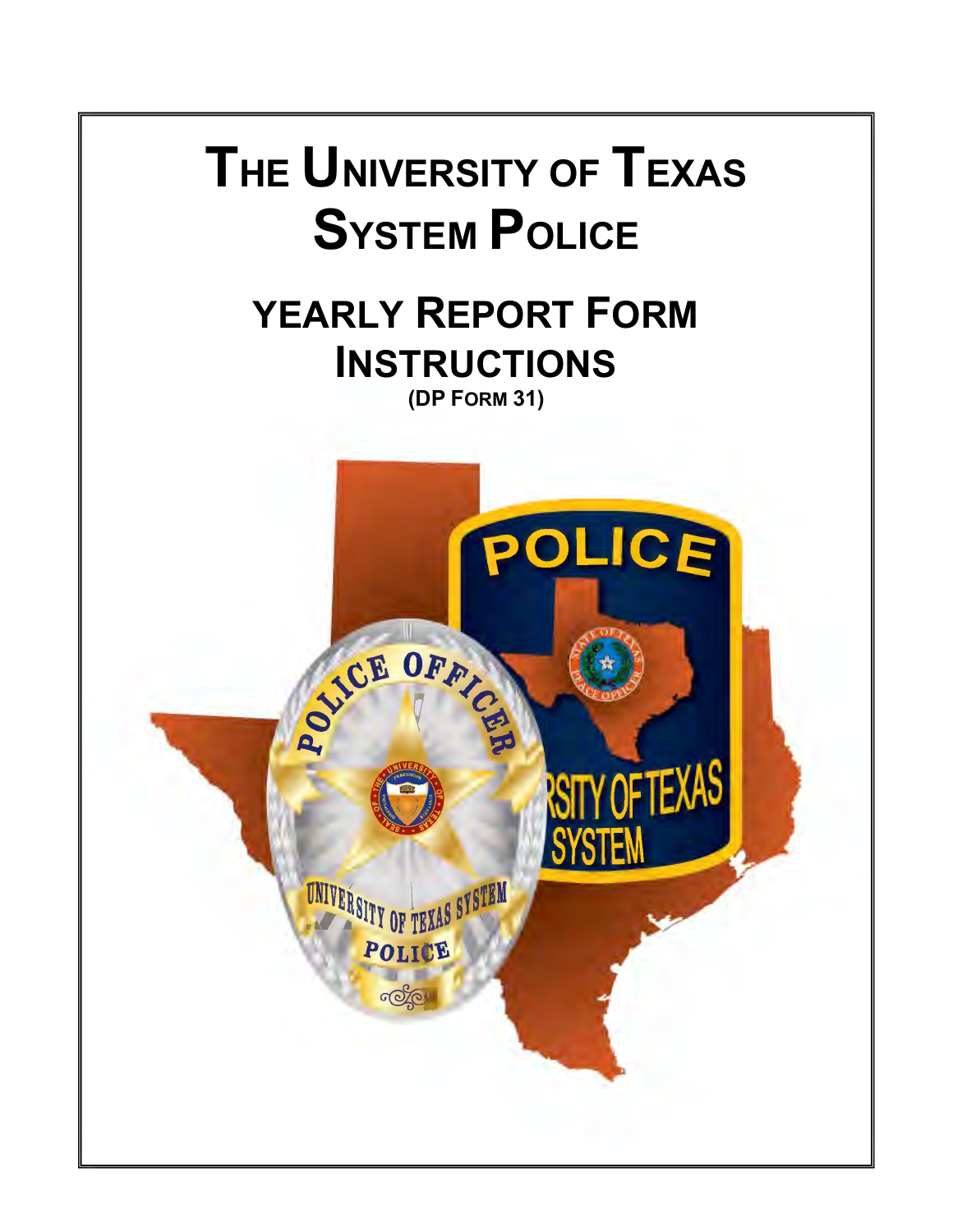## **GENERAL INSTRUCTIONS FOR COMPLETION OF THE ANNUAL REPORT DP FORM #31**

These instructions are designed to assist with the completion of the Annual Report, DP Form #31. This information is compiled, along with other data, and utilized in the ODOP Board of Regents Report, as well as yearly reporting on the ODOP website. This is a data collection instrument for internal use only. Additional assistance in completing these forms, especially in defining and compiling the necessary information for Group A and Group B Crimes, is found in the National Incident-Based Reporting System (NIBRS).

Due to the transition from UCR to NIBRS, the DP 31 monthly report was altered to accommodate NIBRS and its nuances and will be submitted annually.

I. The name of the component institution and the year covered by each report should be inserted in the space provided at the top of page 1.

Example:

**The University of Texas at**

should be:

## **The University of Texas at Arlington January 2022**

- II. GROUP A CRIMES SECTION:
	- A. Group A Crimes are generally regarded as the more serious crimes, either by their very nature, or due to the volume in which they occur. This section has five columns; these columns are described as follows:
		- 1. Column 1 -- lists the major classification and sub-classifications of Group A **Crimes**
		- 2. Column 2 -- lists the **NIBRS Offense Code** to facilitate organizing the crime stats and classifications.
		- 3. Column 3 -- the "**TOTAL REPORTED**" column. In this column record the number of offenses that are reported or known to the police for each classification and sub-classification of offenses. Include all attempted and unfounded offenses. This number is the total for the year.
		- 4. Column 4 -- the "**TOTAL UNFOUNDED**" column. In this column record the number of reported offenses that were determined, through investigation, to be false or baseless. In reality, the offense reported did not actually occur. This number is the total for the year.
		- 5. Column 5 -- the "**CLEARANCES**" column. In this column record the number of clearances of ALL types (arrest, exceptionally, administratively) that occurred.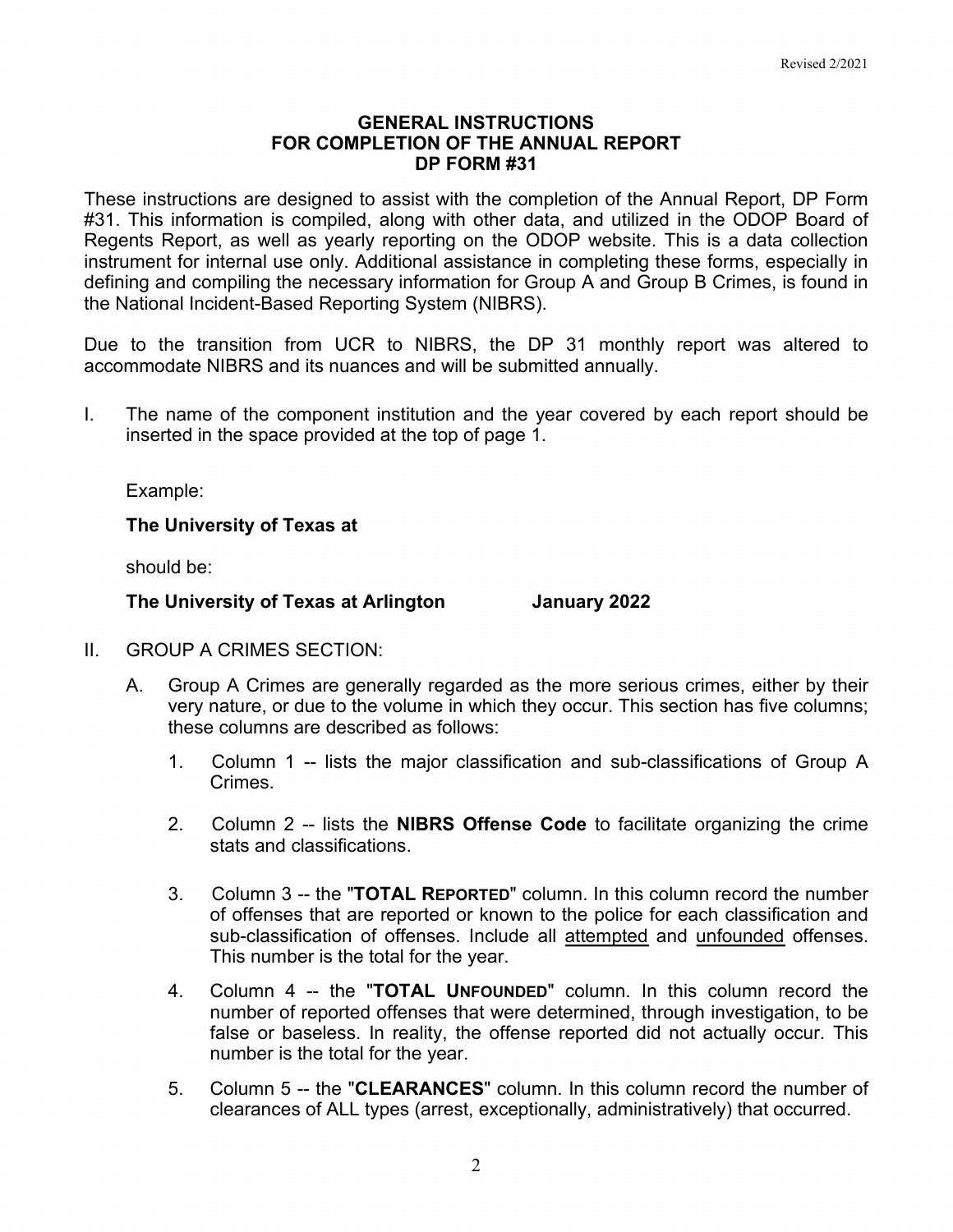- B. Clearances: An offense may be cleared in two ways -- either by **ARREST** or EXCEPTIONAL **MEANS**.
	- 1. Arrest:
		- a. An offense is "**CLEARED BY ARREST**" for reporting purposes when at least one person has been:
			- (1) Arrested;
			- (2) Charged with the commission of the offense; and
			- (3) Turned over to the court for prosecution.
		- b. A clearance by arrest can be claimed when the offender is a juvenile (under Texas law) and was:
			- (1) Released to his/her parent(s) or guardian, and charges will be followed through;
			- (2) Given written notice to appear in juvenile court; or
			- (3) Placed in a juvenile detention facility.
			- **NOTE**: This clearance can be taken even though no custodial arrest was made.
		- c. Examples of Cleared by Arrest:
			- (1) A person commits murder and is arrested, charged, and turned over to the court. You record one offense of Homicide -- cleared.
			- (2) You identify a suspect involved in five burglaries. You arrest and charge the suspect with the five offenses. These five offenses are cleared by the arrest of one person.
			- (3) A suspect is apprehended while attempting to steal a vehicle. The suspect is charged and turned over to the court. Record one offense of Auto Theft and one offense of Auto Theft cleared.
- 2. Exceptionally Cleared:
	- a. If the questions listed below can **all** be answered "**yes**" the offense can be "**EXCEPTIONALLY CLEARED**" in column 5 (**CLEARED**):
		- (1) *Has the investigation definitely established the identity of the offender?*
		- (2) *Is there enough information to support an arrest, a charge, and turning the case over to the court for prosecution?*
		- (3) *Do you know the exact location of the offender so that you could take the offender into custody now?*
		- (4) *Is there some reason outside police controls that prevents you from arresting, charging, and prosecuting the offender?*
	- b. Examples of Exceptional Clearances:
		- (1) Suicide of the offender (the person responsible is dead).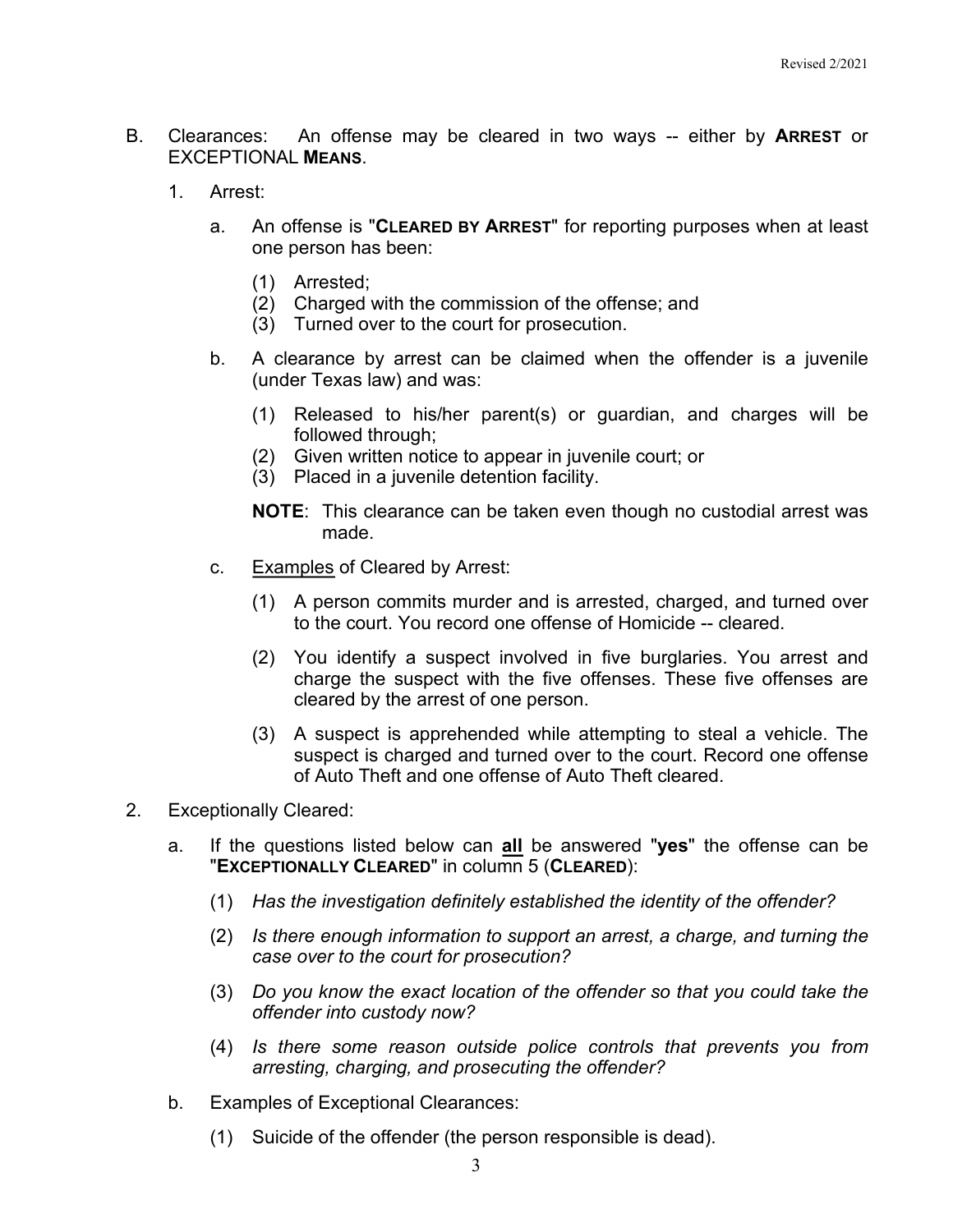- (2) Double murder (two persons kill each other).
- (3) Deathbed confession (the person responsible dies after making the confession).
- (4) The offender is killed.
- (5) A confession by an offender already in custody or serving a sentence (this is actually a variation of a true clearance by arrest; you would not "apprehend" the offender, but in most situations like this, the offender would be prosecuted on a new charge).
- (6) An offender prosecuted in another city for a different offense by State and local authorities or prosecuted in another city or State by the Federal Government for an offense that may be the same (you attempt to return the offender for prosecution, but the other jurisdiction will not release the offender).
- (7) Extradition is denied.
- (8) The victim refuses to cooperate in the prosecution of the offender (this does not unfound the offense and the answer must still be "yes" to the first three questions above) and the prosecutor declines to prosecute the case.
- (9) For some reason outside your control, an offender is prosecuted for a less serious charge other than that for which the offender was arrested (such as a charge of reckless driving for a negligent manslaughter offense -- the offense on DP Form #31 remains the same).
- (10) The handling of a juvenile offender either verbally or by written notice to parents in instances involving minor offenses such as Class C theft. No referral is made to juvenile court as a matter of accepted police policy.
- **NOTE**: It is recognized that policy in police departments permits the discontinuance of an investigation and the closing administratively of cases in which all investigation has been completed (Inactive). The administrative closing of a case by departmental policy does not permit the clearance of an offense by "exceptionally cleared" unless the answer to all four questions is "yes" in the "exceptionally cleared" test. The recovery of stolen property, such as an automobile, **DOES NOT** "clear" a case.
- C. Totals:
	- 1. There are twenty-five (25) major classifications of Group A Crimes and there are over forty (40) sub-classifications. Incidents should be recorded in the main classification if there is no sub-classification; otherwise record it in the appropriate sub-classification. It should be noted that the FBI occasionally updates and add crimes to categories; if there is a change, notify ODOP so the change may be reflected in the DP 31.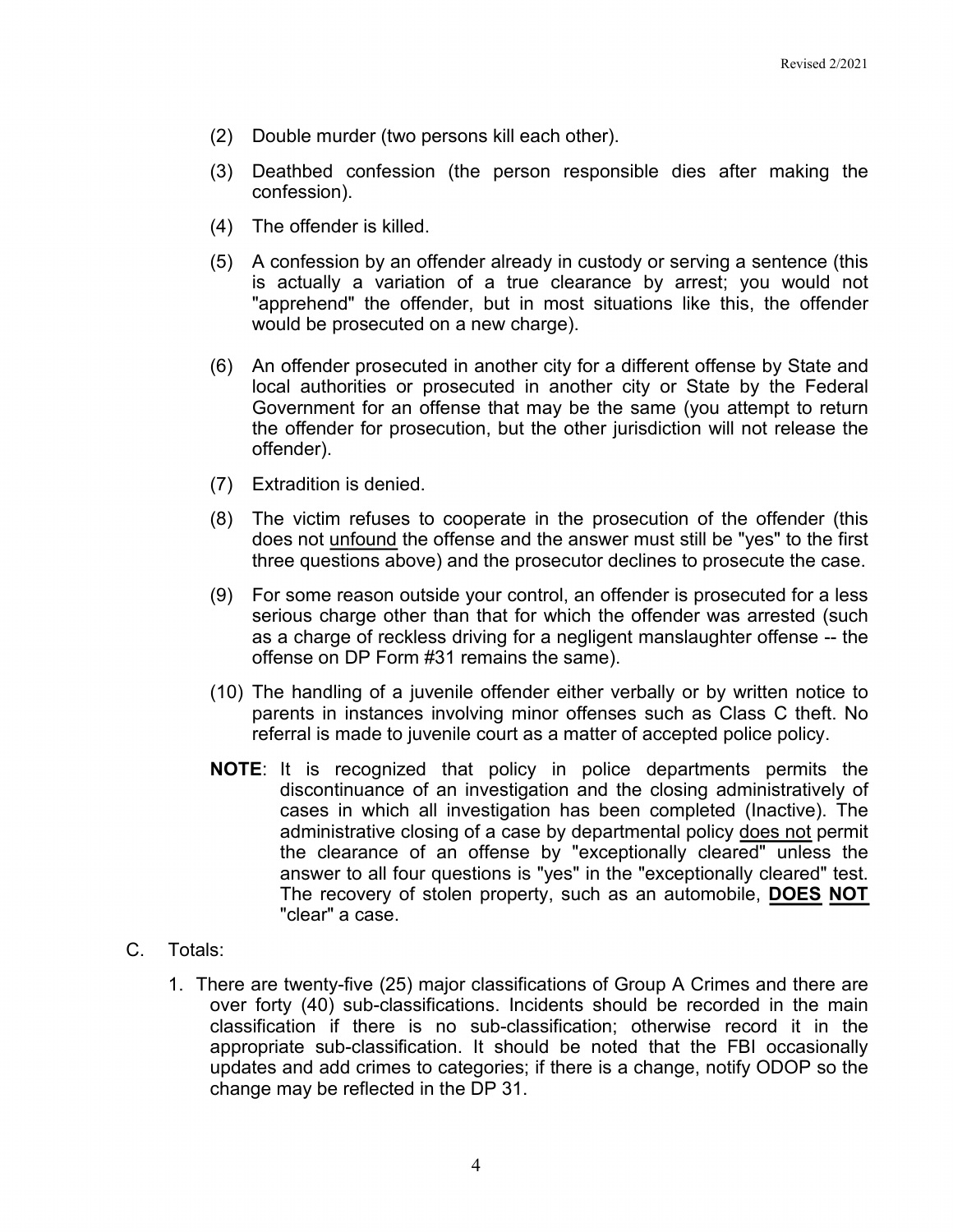- 2. The total number of Group A Crimes is then added and reported in the final row at the bottom of the Group A Crimes Section.
- **NOTE**: All attempted offenses will be recorded as though the offense actually occurred. One exception is attempted murder or criminally attempted homicide, which is recorded as an aggravated assault and placed in the proper sub-classifications.

| The University of Texas at |                                                 | Year           |                 |                  |                   |
|----------------------------|-------------------------------------------------|----------------|-----------------|------------------|-------------------|
|                            |                                                 | <b>NIBRS</b>   |                 |                  |                   |
|                            |                                                 | <b>OFFENSE</b> | <b>TOTAL</b>    | <b>TOTAL</b>     | <b>CLEARANCES</b> |
|                            | <b>GROUP A</b>                                  | <b>CODE</b>    | <b>REPORTED</b> | <b>UNFOUNDED</b> | (ALL TYPES)       |
| 1                          | <b>Animal Cruelty</b>                           | 720            |                 |                  |                   |
| 2                          | Arson                                           | 200            |                 |                  |                   |
| 3                          | <b>Assault Offenses</b>                         |                |                 |                  |                   |
|                            | a.) Aggravated Assault                          | 13A            |                 |                  |                   |
|                            | b.) Simple Assault                              | 13B            |                 |                  |                   |
|                            | c.) Intimidation                                | 13C            |                 |                  |                   |
| 4                          | <b>Bribery</b>                                  | 510            |                 |                  |                   |
| 5                          | <b>Burglary/Breaking &amp; Entering</b>         | 220            |                 |                  |                   |
| 6                          | <b>Counterfeiting/Forgery</b>                   | 250            |                 |                  |                   |
| 7                          | <b>Destruction/Damage/Vandalism of Property</b> | 290            |                 |                  |                   |
| 8                          | <b>Drug/Narcotic Offenses</b>                   |                |                 |                  |                   |
|                            | a.) Drug/Narcotic Violations                    | 35A            |                 |                  |                   |
|                            | b.) Drug Equipment Violations                   | 35B            |                 |                  |                   |
| 9                          | <b>Embezzlement</b>                             | 270            |                 |                  |                   |
| 10                         | <b>Extortion/Blackmail</b>                      | 210            |                 |                  |                   |
| 11                         | <b>Fraud Offenses</b>                           |                |                 |                  |                   |
|                            | a.) False Pretenses/Swindle/Confidence Game     | 26A            |                 |                  |                   |
|                            | b.) Credit Card/ATM Fraud                       | 26B            |                 |                  |                   |
|                            | c.) Impersonation                               | 26C            |                 |                  |                   |
|                            | d.) Welfare Fraud                               | 26D            |                 |                  |                   |
|                            | e.) Wire Fraud                                  | 26E            |                 |                  |                   |
|                            | f.) Identity Theft                              | 26F            |                 |                  |                   |
|                            | g.) Hacking/Computer Invasion                   | 26G            |                 |                  |                   |
|                            | h.) Money Laundering                            | 26H            |                 |                  |                   |
| 12                         | <b>Fugitive Offenses</b>                        |                |                 |                  |                   |
|                            | Harboring Escapee/Concealing from arrest        | 49A            |                 |                  |                   |
|                            | Flight to Avoid Persecution                     | 49B            |                 |                  |                   |
|                            | Flight to Avoid Deportation                     | 49C            |                 |                  |                   |
| 13                         | <b>Gambling Offenses</b>                        |                |                 |                  |                   |
|                            | a.) Betting/Wagering                            | 39A            |                 |                  |                   |
|                            | b.) Operating/Promoting /Assisting Gambling     | 39B            |                 |                  |                   |
|                            | c.) Gambling Equipment Violation                | 39C            |                 |                  |                   |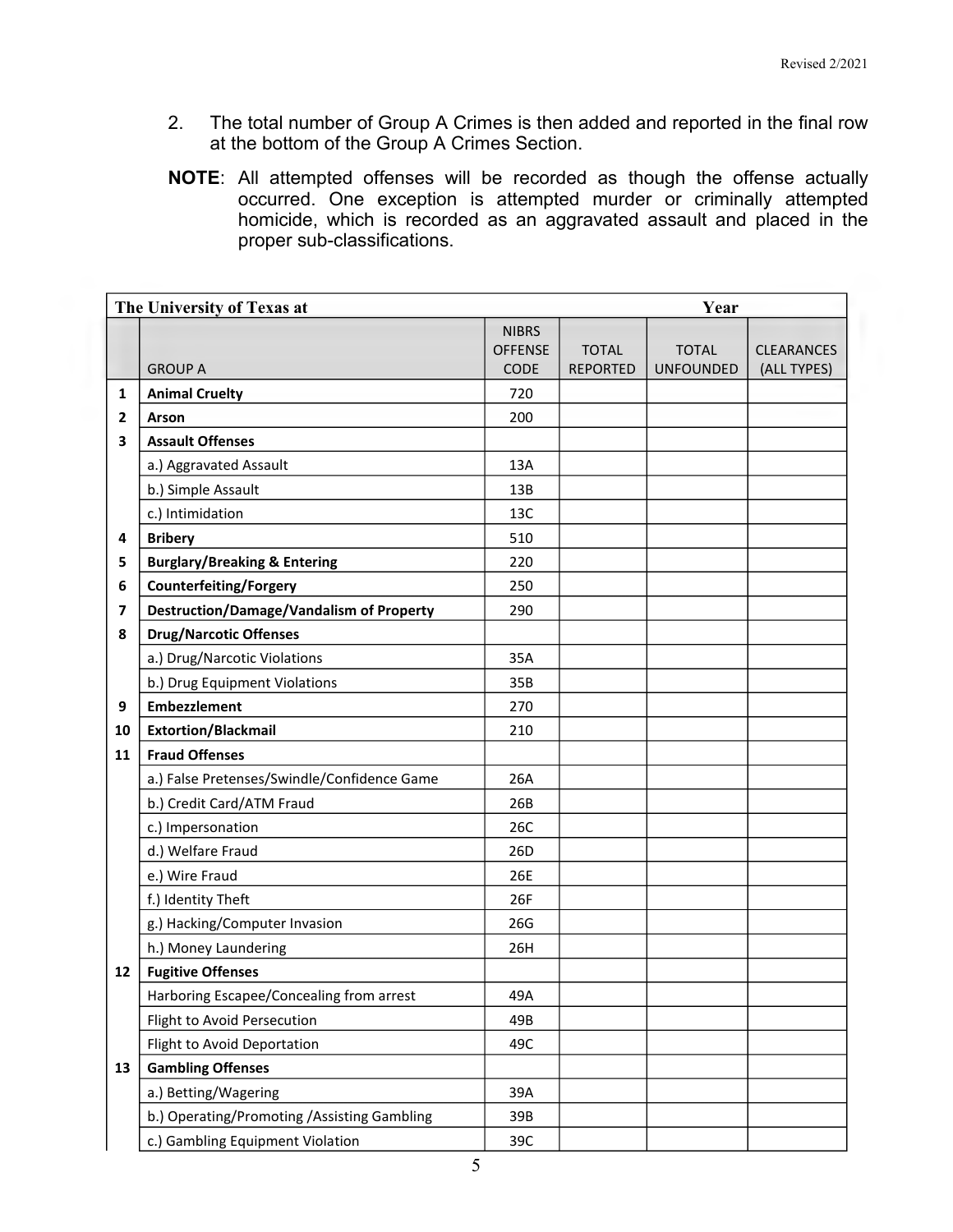|    | d.) Sports Tampering                            | 39D             |  |  |
|----|-------------------------------------------------|-----------------|--|--|
| 14 | <b>Homicide Offenses</b>                        |                 |  |  |
|    | a.) Murder and Non-Negligent Manslaughter       | 09A             |  |  |
|    | b.) Negligent Manslaughter                      | 09B             |  |  |
|    | c.) Justifiable Homicide                        | 09C             |  |  |
| 15 | <b>Human Trafficking</b>                        |                 |  |  |
|    | a.) Human Trafficking, Commercial Sex Acts      | 64A             |  |  |
|    | b.) Human Trafficking, Commercial Servitude     | 64B             |  |  |
| 16 | <b>Immigration Violations</b>                   |                 |  |  |
|    | Illegal Entry into the United States            | 30A             |  |  |
|    | False Citizenship                               | 30B             |  |  |
|    | <b>Smuggling Aliens</b>                         | 30C             |  |  |
|    | Re-entry after Deportation                      | 30 <sub>D</sub> |  |  |
| 17 | Kidnapping/Abduction                            | 100             |  |  |
| 18 | <b>Larceny/Theft Offenses</b>                   |                 |  |  |
|    | a.) Pocket Picking                              | 23A             |  |  |
|    | b.) Purse-snatching                             | 23B             |  |  |
|    | c.) Shoplifting                                 | 23C             |  |  |
|    | d.) Theft From Building                         | 23D             |  |  |
|    | e.) Theft from Coin Operated Machine/Device     | 23E             |  |  |
|    | f.) Theft From Motor Vehicle                    | 23F             |  |  |
|    | g.) Theft of Motor Vehicle Parts or Accessories | 23G             |  |  |
|    | h.) All Other Larceny                           | 23H             |  |  |
| 19 | <b>Motor Vehicle Theft</b>                      | 240             |  |  |
| 20 | Pornography/Obscene Material                    | 370             |  |  |
| 21 | <b>Prostitution Offenses</b>                    |                 |  |  |
|    | a.) Prostitution                                | 40A             |  |  |
|    | b.) Assisting or Promoting Prostitution         | 40B             |  |  |
|    | c.) Purchasing Prostitution                     | 40C             |  |  |
| 22 | Robbery                                         | 120             |  |  |
| 23 | <b>Sex Offenses</b>                             |                 |  |  |
|    | a.) Rape                                        | 11A             |  |  |
|    | b.) Sodomy                                      | 11B             |  |  |
|    | c.) Sexual Assault with An Object               | 11C             |  |  |
|    | d.) Fondling                                    | 11D             |  |  |
|    | e.) Incest                                      | 36A             |  |  |
|    | f.) Statutory Rape                              | 36B             |  |  |
|    | g.) Failure to Register as a sex offender       | 360             |  |  |
| 24 | <b>Stolen Property Offenses</b>                 | 280             |  |  |
| 25 | <b>Weapon Law Violations</b>                    | 520             |  |  |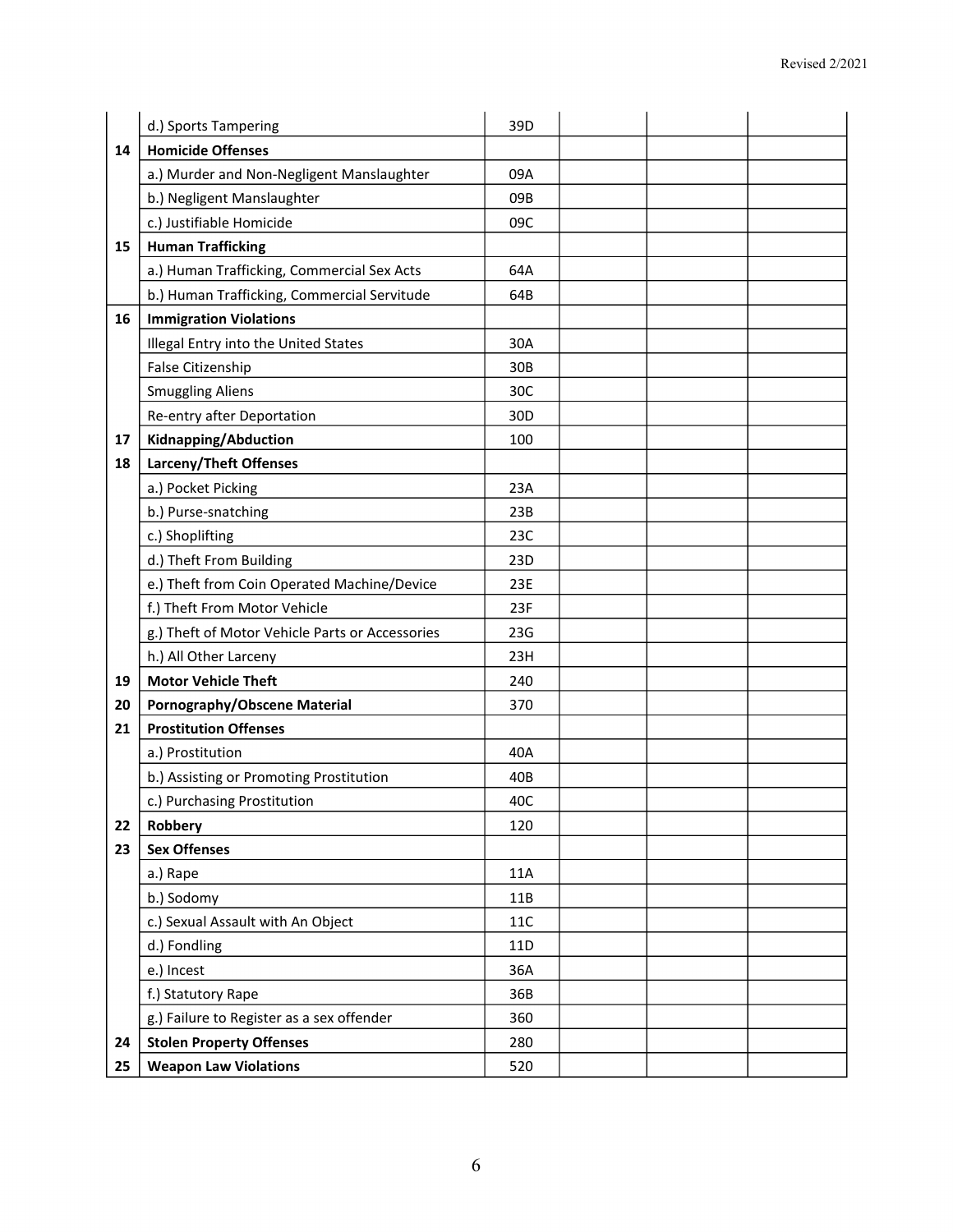- III. GROUP B CRIMES SECTION:
	- A. Group B Crimes encompass all other crime classifications outside those defined as Group A Crimes.
	- B. The list of Group B Crimes is self-explanatory with the exception of entry #9 entitled "All Other Offenses."
		- 1. Most Traffic Offenses are not included.
		- 2. Included offenses are "Bad Checks", Disorderly conduct, Driving under the influence, etc. In some locations, intoxicated people may be taken to a local "sobering center"; these should be counted as "REPORTED" not as an "ARREST".
		- 3. The number "Reported" may not add up to the number of "Arrests"
	- C. The same general rules for completion of the Group A Crimes Section of DP Form #31 applies for the completion of the Group B Crimes Section. The instructions from the National Incident-Based Reporting System (NIBRS) should be used, including their definition of all other offenses.

|   | The University of Texas at                  | Year                                          |                 |                                  |  |
|---|---------------------------------------------|-----------------------------------------------|-----------------|----------------------------------|--|
|   | <b>GROUP B</b>                              | <b>NIBRS</b><br><b>OFFENSE</b><br><b>CODE</b> | <b>REPORTED</b> | <b>CLEARANCES</b><br>(ALL TYPES) |  |
| 1 | <b>Bad Checks</b>                           | 90A                                           |                 |                                  |  |
| 2 | <b>Curfew/Loitering/Vagrancy Violations</b> | 90B                                           |                 |                                  |  |
| 3 | <b>Disorderly Conduct</b>                   | 90C                                           |                 |                                  |  |
| 4 | <b>Driving Under the Influence</b>          | 90 <sub>D</sub>                               |                 |                                  |  |
|   | <b>Drunkenness</b>                          | 90E                                           |                 |                                  |  |
| 5 | <b>Family Offenses, Nonviolent</b>          | 90F                                           |                 |                                  |  |
| 6 | <b>Liquor Law Violations</b>                | 90G                                           |                 |                                  |  |
| 7 | <b>Peeping Tom</b>                          | 90H                                           |                 |                                  |  |
| 8 | <b>Trespass of Real Property</b>            | <b>90J</b>                                    |                 |                                  |  |
| 9 | <b>All Other Offenses</b>                   | 90Z                                           |                 |                                  |  |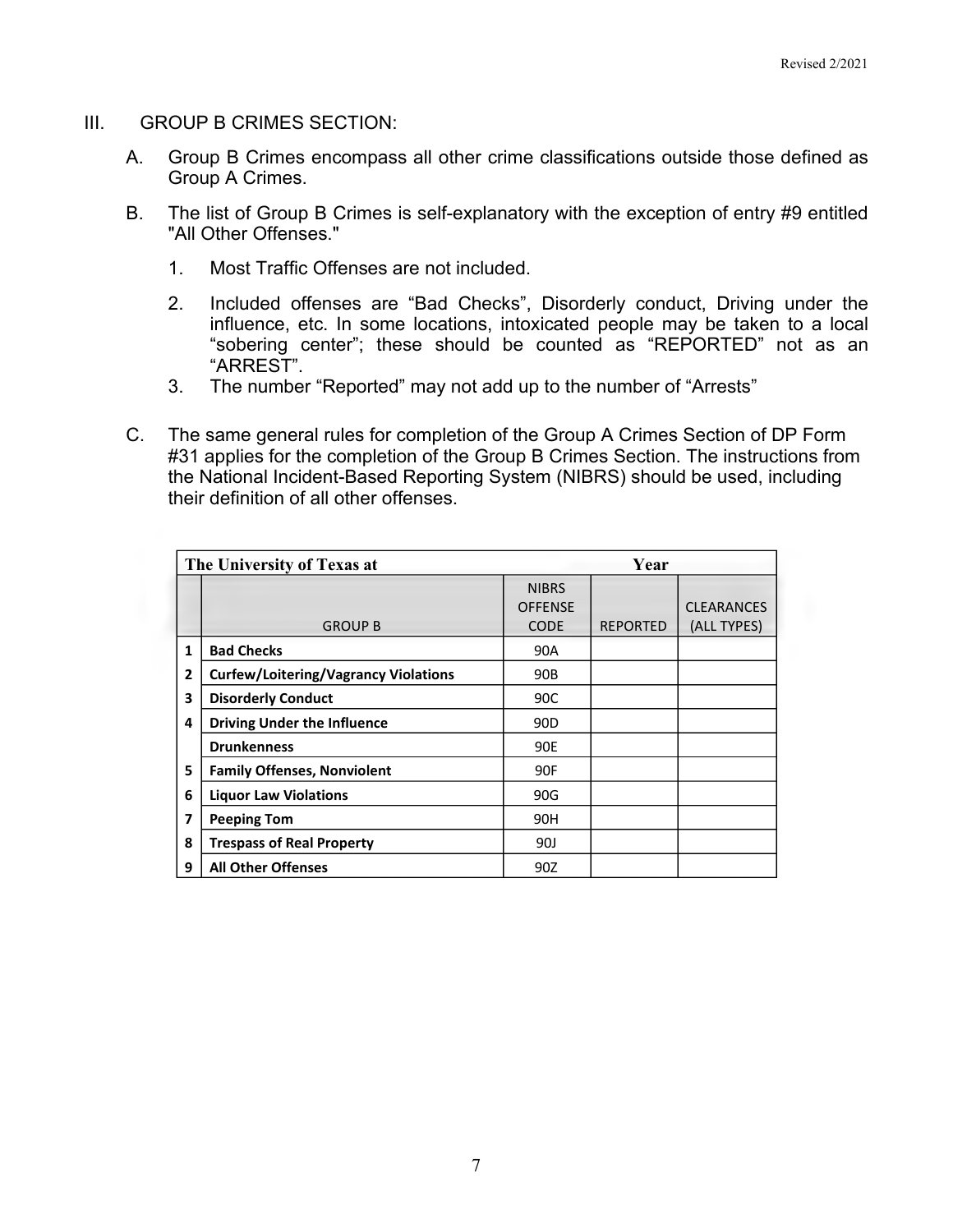# IV. ARREST SECTION:

- A. Custodial Arrests
	- 1. This section compiles data on persons arrested and physically taken into custody within your jurisdiction.
	- 2. Students Arrested:
		- a. Record the number of persons who are students that were arrested within your jurisdiction.
		- b. Only include students that are registered at any institution of The University of Texas System.
	- 3. Non-students Arrested:
		- a. Record the number of persons arrested who are not students at any institution of The University of Texas System.
	- 4. Total:
		- a. Record the number of persons who are arrested within your jurisdiction.
		- b. The total number is arrived at by adding the number of students and nonstudents arrested.
	- 5. Number of persons arrested under 17 years of age:
		- a. Record the number of persons arrested under the age of 17, whether students or non-students.
		- b. This number is already included in the total number of persons arrested and should not be added into the "Total" of students and non-students arrested.
- B. Non-custodial Arrests
	- 1. This section compiles data on persons that are arrested but are not taken into physical custody within your jurisdiction.
	- 2. A court appearance or Class 'C' Misdemeanor citation is issued instead of taking the person into custody.
	- 3. Follow the same procedures for recording this information as with Custodial Arrests.

| <b>ARREST SECTION</b>    |        |  |                              |        |
|--------------------------|--------|--|------------------------------|--------|
| <b>Custodial Arrests</b> | #/Year |  | <b>Non-Custodial Arrests</b> | #/Year |
| Number of Students       |        |  | Number of Students           |        |
| Number of Non-Students   |        |  | Number of Non-Students       |        |
| Totall                   |        |  | Totall                       |        |
| Number Under 17 y.o.a.   |        |  | Number Under 17 y.o.a.       |        |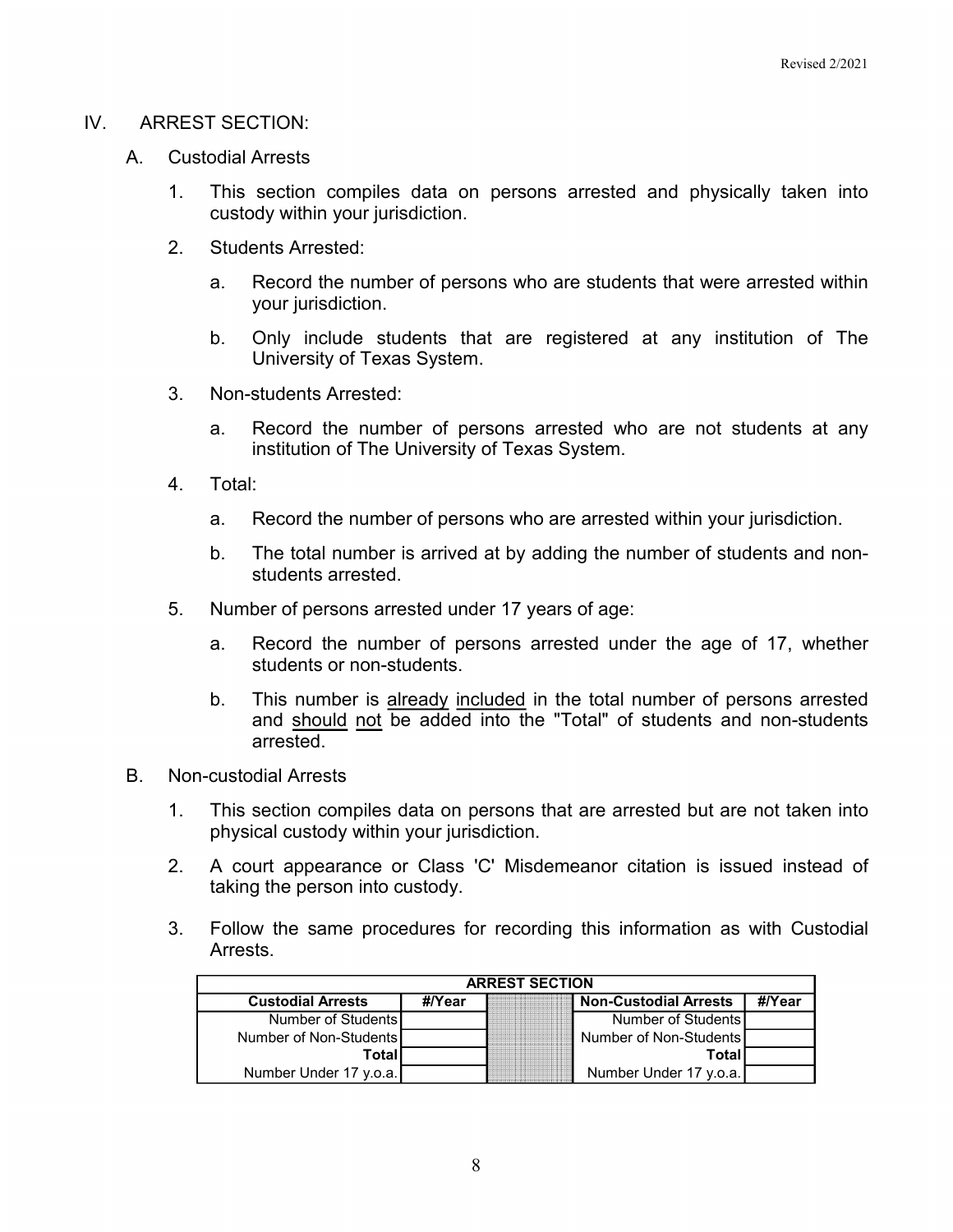## V. PERSONNEL SECTION:

A. This section reflects the strength, distribution, and separation of personnel in the department at the end of each reporting period.

The columns in this section reflect the personnel to be listed:

"**Officer**" -- represents licensed peace officers only;

"**Public Safety Officer/Guard**" -- represents PSOs/guards and police cadets; include part time guards or the full-time equivalents for the part-time positions;

"**TCO/Other**" -- represents telecommunication operators and other uniformed personnel, including parking controllers, etc.; include part-time employees or the fulltime equivalents for the part time positions; and;

"**Civilian**" -- represent non-uniformed employees of the department include part-time employees or the full-time equivalents for the part time positions;

- B. Number Authorized -- record the number for each category, as authorized by the component institution administration, during the reporting period.
- C. Actual Number -- record the number for each category that are on the payroll on the last day of the reporting period.

Each Actual Number total will equal the sum of the Day, Evening and Night Shifts totals for each classification listed in Subsection A.

D. Number on Day, Evening, and Night Shifts -- record the number for each classification assigned to each shift, regardless of duties. The total of these three shifts should equal the actual strength of the department.

For reporting purposes:

The day shift hours are 6:00 AM to 2:00 PM or 7:00 AM to 3:00 PM; Evening shift hours are 2:00 PM to 10:00 PM or 3:00 PM to 11:00 PM; Night shift hours are 10:00 PM to 6:00 AM or 11:00 PM to 7:00 AM.

In the event of overlapping shifts or special situations involving an employee working an irregular shift, the employee should be recorded on the shift during which the greater percentage of time is spent.